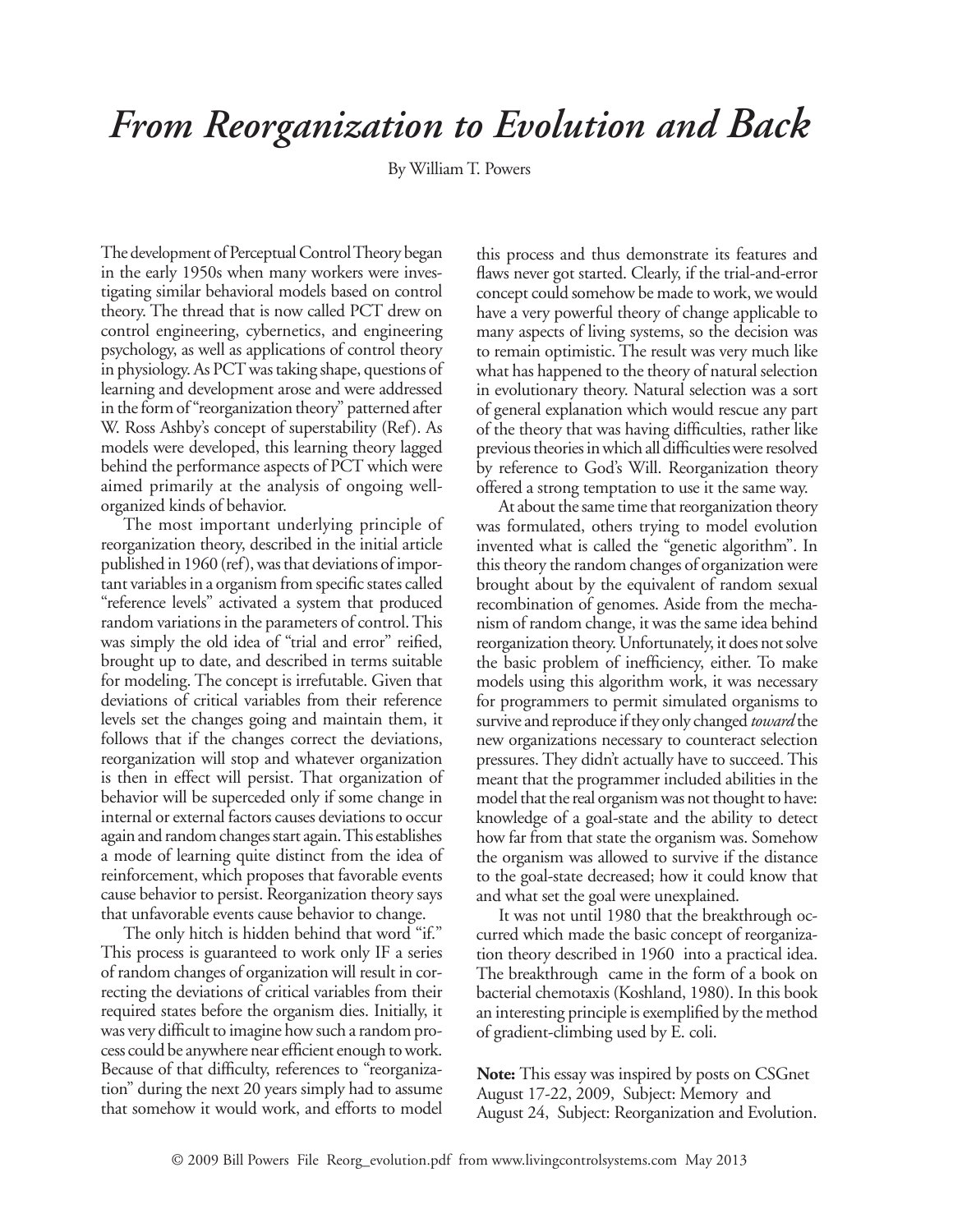## **E. coli reorganization**

The bacterium E. coli progresses up (down) gradients of attractants ( repellents) by generating a series of random variations in its direction of swimming. These random variations, referred to as "tumbles", produce new directions of swimming that are demonstrably unrelated to the gradients, yet the result is reliable travel in the right direction. The mechanism behind tumbling seems to be nothing more than briefly reversing the direction of spin of some but not all of E. coli's flagellae.

E. coli's gradient-climbing ability is not a result of some subtle bias in the random tumbles. Instead, the mechanism depends on sensing the concentration of an attractant or repellent in the medium through which E. coli is swimming and changing the timing of tumbles according to whether the sensed concentration is increasing or decreasing. All the biochemistry involved in this odd control process is known. If the concentration of an attractant is decreasing, the next tumble occurs right away; if the concentration is increasing, the next tumble is postponed. For repellents, the relationships are reversed. The result is that the bacterium spends much more time swimming up the gradient of attractant than down it. In simulations of this process, the mean velocity of travel up the gradient is lower than it would be if the bacterium could simply turn and swim the right way, but not by a great amount.

Abstracting the principles involved in E. coli locomotion leads to an algorithm for optimizing processes which have effects that can be measured in terms of gradients. The "swimming" of E. coli turns into a continuing steady change in the parameters of the process, and the "tumbles" turn into reorganizations that randomly alter the rates of change of the parameters. If there are N parameters, the direction of swimming is the vector sum of N velocities along the axes of N-dimensional hyperspace. This can be visualized as repeatedly adding a small speed vector to the parameter vector, so a point representing the current parameter values moves through this space in the same way E. coli swims through the medium in which it lives. The parameters change continually at different rates. After a tumble, which is like a mutation, the parameters go on changing continually, but now at different rates relative to each other. That changes the direction of motion through the parameter hyperspace. The operant phrase is "different rates relative to each other"—the hyperspace part is just a useful metaphor.

So far we have a process that continually changes the parameters of a system, and which can be switched from one direction of change (in hyperspace) to another by randomly altering the rate of change of each parameter. The remaining part of the model determines the conditions under which a random reorganization will happen. In Perceptual Control Theory, a fictitious "reorganizing system" is proposed which alters the learned systems in the brain so as to control, indirectly, certain critical variables on which life depends.

The phenomena produced by the theoretical reorganizing system bear strong resemblances to at least one geneticist's description of genetic drift, allowing for some differences of interpretation:

http://lifesci.rutgers.edu/~heylab/sconcept/sexdriftselect.html#drift

> Jody Hey, Evolutionary Genetics Professor, Department of Genetics — Rutgers University

From a genetic perspective, natural selection can be defined as variation in reproductive success caused by genotypic variation (Lewontin, 1970), and it is often cast as a directed force of evolutionary change in contrast to the random force of genetic drift. However at the level of DNA where there is linkage, natural selection on functional DNA sequence variation contributes to the genetic drift that occurs among linked sequences. **In a genetic species of asexual organisms, a mutation that changes a DNA sequence and causes natural selection, also causes a new pattern of genetic drift among organisms that carry that mutation.** In effect, a new genetic species is created by the mutation; although one of the species will probably be replaced by the other. For the DNAs of organisms with recombination, the acceleration of genetic drift by natural selection depends on the degree of linkage, the number of sites of functional variation, and the strength of natural selection on the functional variation (Hill and Robertson, 1966; Felsenstein, 1974).

There are some difficulties with this view, in that "degree of reproductive success" implies a gradient of successes, whereas reproduction either happens or does not happen. There can be degrees of success in a population, but characteristics are passed through individuals. Individuals either reproduce or do not;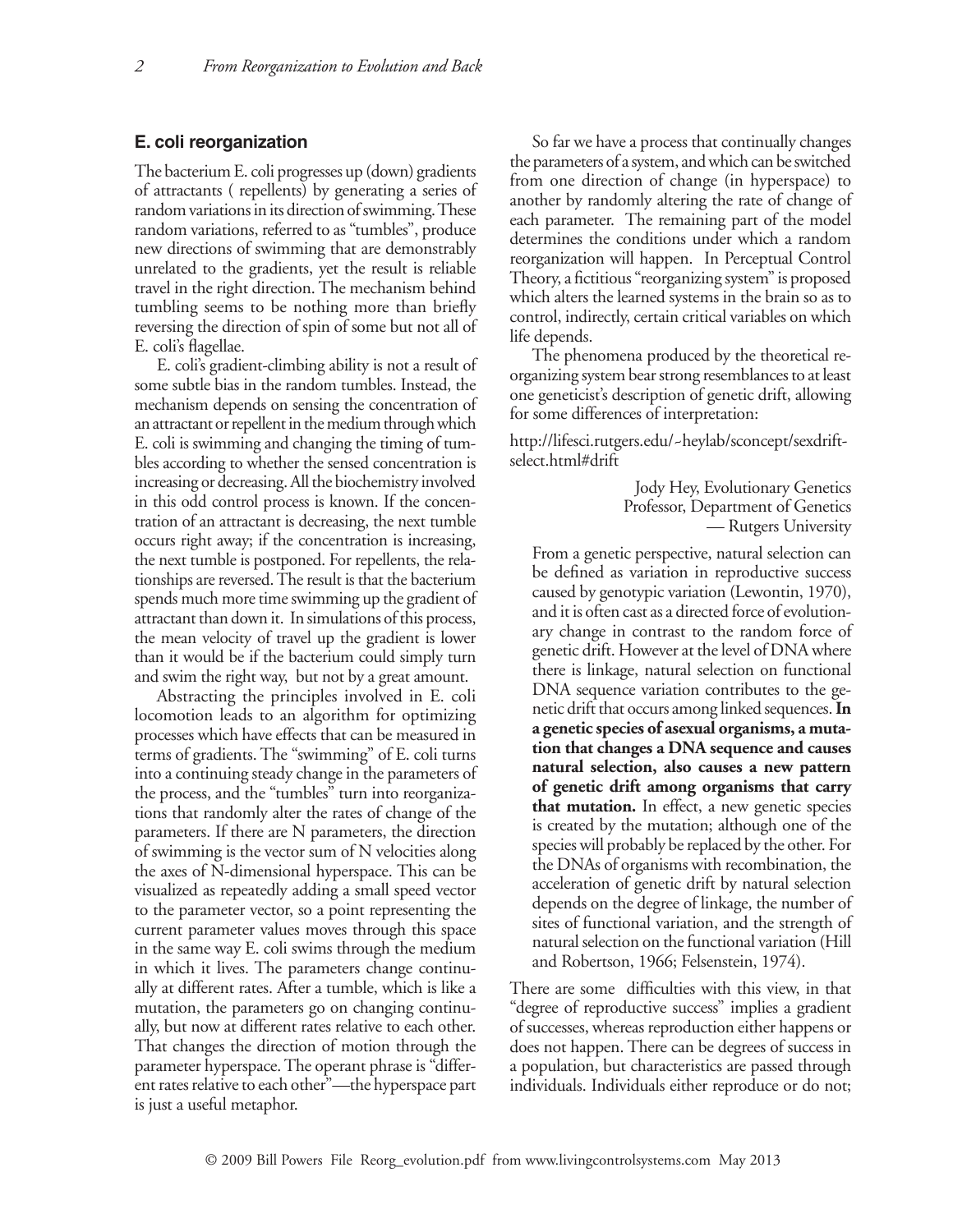whether they succeed or fail, they have no (or little) effect on another individual's characteristics or degree of success. Nevertheless, this view can be modified to use a much more efficient method of selection. Clearly, the analog of E. coli's "swimming" has been observed in the genetic drift of organisms, and the phenomenon of reorganization as current visualized has been seen: *"... a mutation that changes a DNA sequence and causes natural selection, also causes a new pattern of genetic drift among organisms that carry that mutation."* The "mutation" is, of course, a tumble, and the "new pattern of genetic drift" is a new direction of change in hyperspace.

We now have a vastly more efficient form of random change which makes the creation of successful new organizations much more likely than it was under the old idea of random jumps from one organization to any other within the possible range. The increase of efficiency over random jumps in only two dimensions is 50 to 70 times in one model, and increases rapidly as the number of variables increases. This will greatly help the genetic algorithm model (in cases where this algorithm is not already used without being named), and has made the PCT concept of reorganization practical.

## **Purely local reorganization**

In more recent years, in connection with psychotherapy, a principle was proposed in an attempt to solve the problem of reorganizing what didn't need to be reorganized. "Reorganization follows awareness" said that while deviations of critical variables from genetically-specified reference conditions caused reorganization to start, awareness could then direct the process to various places in the hierarchy. If awareness tended to seek out problem areas, we then had at least one way to keep reorganization focused where it was needed. But this introduced another bit of magic: awareness and its mobility. While those phenomena clearly exist, they are wild cards in any explanatory theory since we can't explain *them*. We do not want any more wild cards in our explanatory theories that we absolutely have to have. Even when we have no alternative, they never stop nagging at the theoretician's conscience.

In the 2000s, a serious attempt was made to model rather complex reorganizations as part of a book on the computer models associated with PCT (Powers 2008) [*Living Control Systems III: The Fact of Control*]. Although there are still unsolved problems, the attempt to model the reorganization of output processes, given arbitrary sets of controlled variables, was quite successful as far as it went. The E. coli algorithm clearly works well. Richard Kennaway was the first to see and point out (in an appendix to the referenced book) in mathematically respectable terms that this model enabled a control system to optimize itself with no knowledge about the properties of its environment. There are probably some properties of the environment that have to exist to make this sort of reorganization work, and we do not yet know what they might be, but in these models those requirements are clearly met.

This leads us to the most recent reorganization of the theory of reorganization.

Keeping in mind that bathwater may contain babies, we can now try to summarize all the considerations that have gone into developing the theory of reorganization, in the form of an updated model. We got rid of the embarrassing inefficiency of the random-jump mutation model by adopting the E. coli model. Now we can get rid of the problem of action at a distance, meaning the problem that discrepancies in one control system can drive reorganizing effects that work on other control systems even at different levels of organization. In one successful model in the cited 2008 book, a collection of 14 control systems reorganizes so as to modify all the output effects that could cause conflict between the control systems that are learning independent control of the joint-angles of an arm. The model begins with all 14 control systems affecting all 14 joint angles. The weightings in the output effects of the model are then altered by E. coli reorganization, until at the end most of the cross-connections have disappeared, and each system can control its own joint angle without causing any interference with the other control systems. This is reminiscent of the "pruning" process that reduces the large oversupply of neural connections in the neonate to a much smaller number by the time motor control has been established.

These control systems are all at the same level of organization. The simulation allows for either "global" or "local" control. In the "local" mode each control system reorganizes the fourteen weights in its own output function on the basis of whether its own control error is increasing or decreasing (averaged over a time long in comparison with the behavioral response times). That is sufficient for independent optimized control to appear in all the control systems.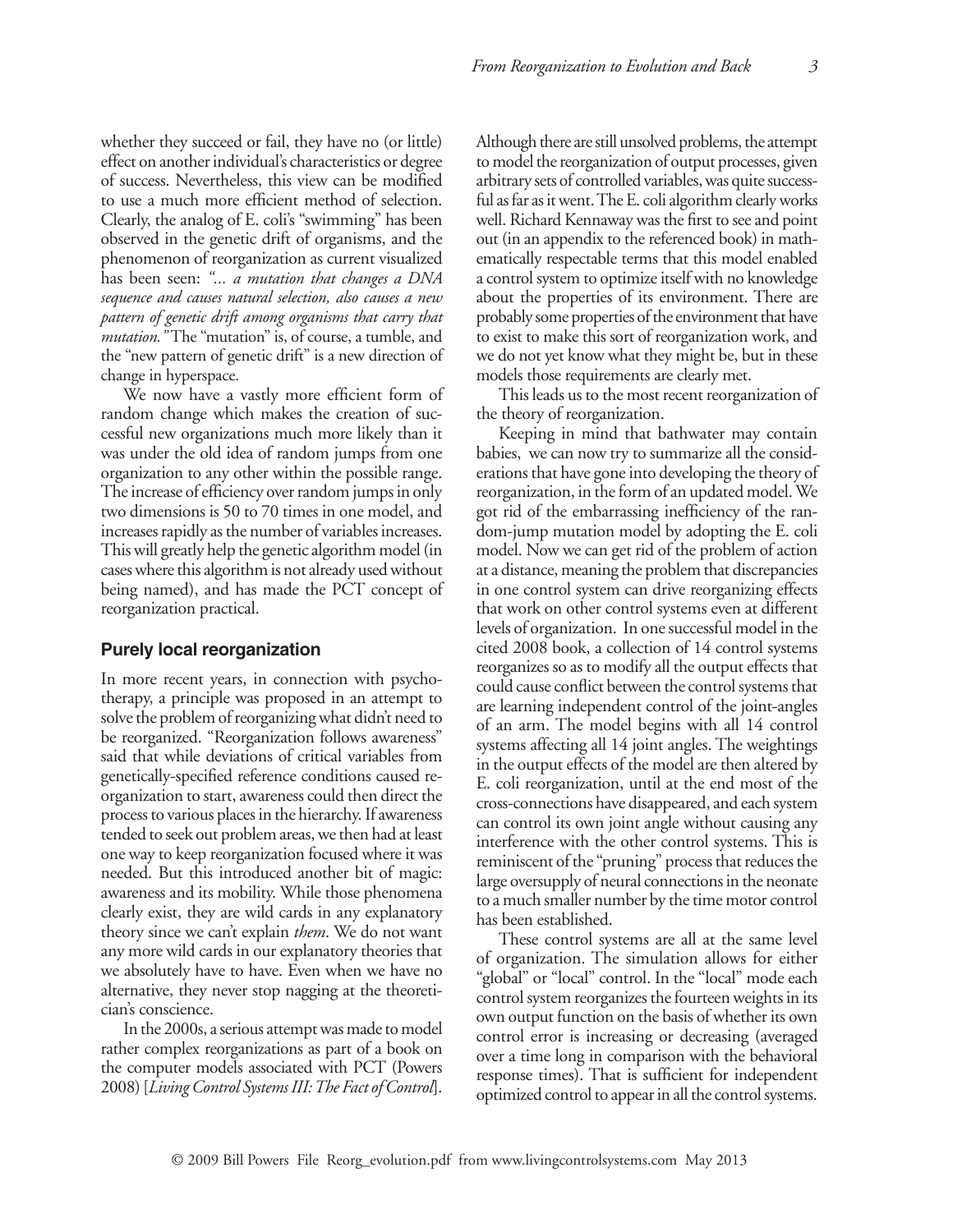But "global" reinforcement also works: the directions of change of all 196 weights are "tumbled" when a reorganization occurs: 14 output weights in each of 14 control systems. The signal for reorganization is based on the sum of all 14 error signals, in quadrature (square root of sum of squares). Local reorganization works just a little faster.

Now we can recognize a set of control systems proposed by Bernard and Cannon as the "homeostatic" systems. The outputs of these systems are biochemical; the reference signals are either genetically determined or in many cases are varied by neural signals reaching the pituitary from the hypothalamus. In the first crude model of reorganization, discrepancies between the controlled variable and the reference setting produced the usual actions that maintain homeostasis. If the errors became large or persisted too long, reorganization would commence—everywhere in the hierarchy of control. Let us now change that and say that reorganization will occur only in the system where the large protracted discrepancy appears, or possibly in the same level of organization where the errors appear.

If reorganization succeeds in a homeostatic system, the controlled physiological variable will once again be under control, remaining constant if the reference signal remains constant or changing as the reference signal changes. The higher systems that depend on the operation of the homeostatic system will experience no disturbances and their behavior will continue unchanged.

If, however, the homeostatic system cannot adapt far enough to regain control, the variable it is controlling will start to depart from the reference level it is receiving, or that is part of its innate design. That will constitute a disturbance of control systems higher in the hierarchy. For example, if blood glucose concentration is not maintained at the proper level by metabolizing fat or releasing glucose from storage, and if no reorganization of the system restores control of glucose concentration (perhaps because the organism has not been eating anything for a while), an error will be sensed by higher systems that is recognized as a sensation of hunger. Normally that would result in learned behaviors that find and ingest food. So that level of control could work well enough to limit the glucose concentration error at the lower level and also eliminate the hunger signal at the higher level.

If insufficient food is found, the food-seeking systems will begin to reorganize. They will continue to reorganize until the organism starves to death, or a new organization for getting food succeeds and restores the food intake to the level needed to maintain glucose concentration at the homeostatic level, and allow eating enough to eliminate hunger.

We can begin to see that local reorganization can eliminate control problems starting with the lowest levels, even biochemical levels, and extending as required to the higher levels of control. There is no need to direct reorganization to happen where it is needed: it always happens where it is needed. The connection between homeostatic control systems at a low level to reorganization of behavioral systems at higher levels is still there. It is just not direct now; it takes place in stages, level by level.

In fact, we may be near an answer to questions about where new levels of control come from. Reorganization can work from a number of starting points, including a starting configuration in which all the output weightings are zero, and all the input weightings are zero, too. All that is required is for a supply of uncommitted neurons of the right type to exist (a product of evolution), and for the raw capacity to reorganize to be present. The highest existing level of control will reorganize and behave so as to control its own variables as external disturbances change, and grow. When that control reaches its limit, the reorganizing capacity of the pools of uncommitted neurons will come into play and start adjusting the parameters of control, forming new control systems that control perceptions of the world in new ways. Of course the right types of neurons for supporting perception of the new type of variables must exist, and the right types of neurons for constructing the output functions that will be needed. What is possible to acquire by way of higher levels of control is set by the whole past history of evolutionary changes.

We have lost, temporarily, the role that awareness played in directing the locus of reorganization. We know that directing awareness does affect the places where reorganization is to happen. But what we have to determine now is just what that directing accomplishes. Then the model of reorganization will add its next small increment of credibility.

> Bill Powers 24 August 2009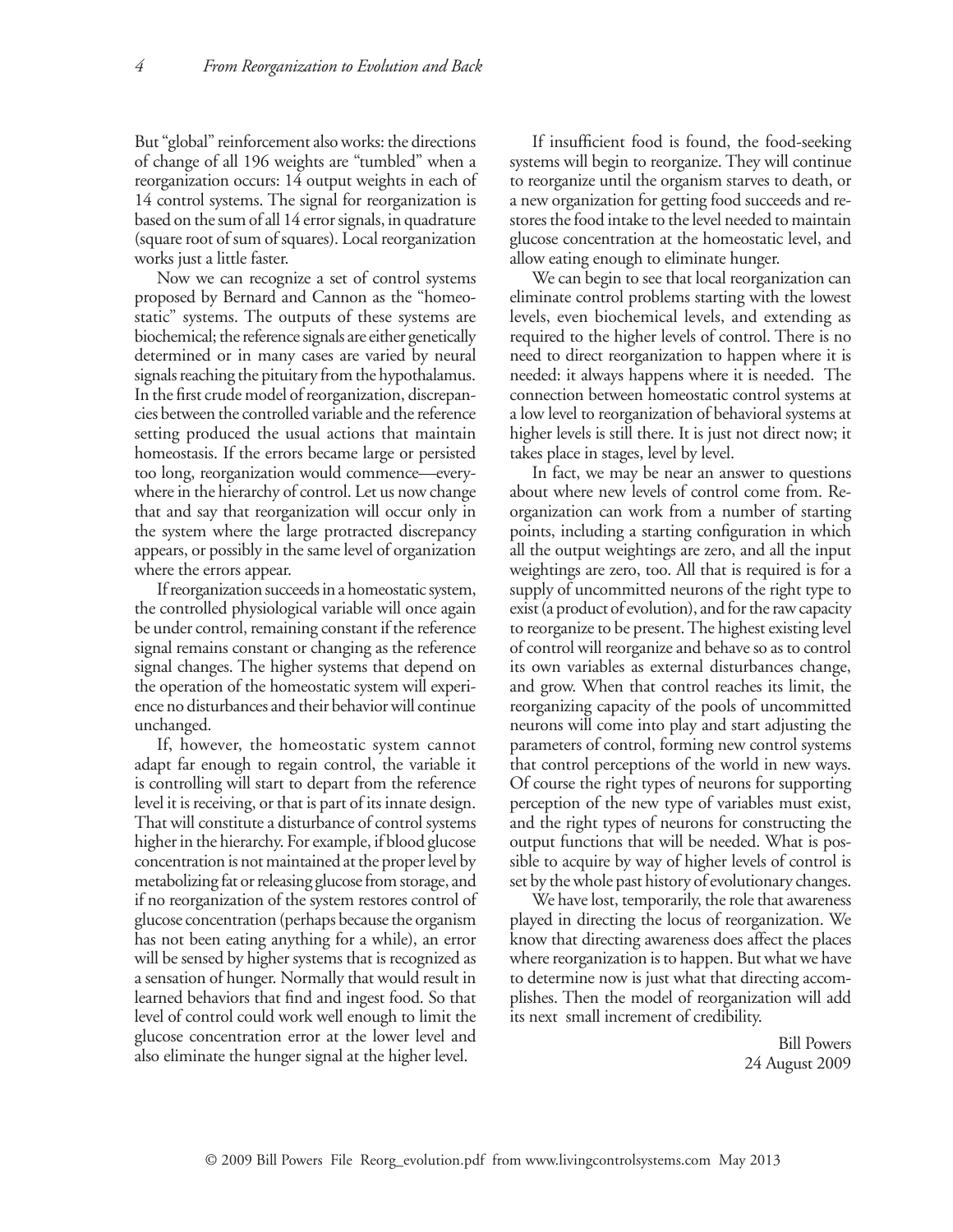## *Reorganization—an evolving concept in PCT*

Notes by Dag Forssell May 2013

On page 3, Bill wrote:

"This leads us to the most recent reorganization of the theory of reorganization."

PCT is not a finished product. It points in a new direction and lays a foundation for a future science of psychology based on solid scientific principles.

As Bill points out, the concept of reorganization has been part of PCT from the outset, as presented in his 1960 paper by Powers, Clark and McFarland: *A general feedback theory of human behavior*, but there are differences between noting the necessary existence of reorganization as such, attempts to illustrate a conceptual understanding of it, attempts to show that a process of reorganization can work to stabilize a large number of interconnected control systems and ultimately, finding out how it actually works at various levels of biological and mental functioning.

Clearly, Bill's concept of reorganization has been and continues to be a work in progress. It may be of interest to students of PCT to examine the original illustration in Bill's major work of 1973 (below), the update when it was republished in 2005 (page 6), and the updates to this same illustration Bill requested in emails to CSGnet in 2009 (page 7).

Bill's thoughts developed yet again following my belated (March 2013) implementation of his 2009 request. Such a progression of thinking, speculation, testing and understanding seems to me normal and natural when one works to develop illustrations in order to communicate a concept with others. The idea of reorganization driven by local error that Bill expresses in his essay may require a very different illustration. This may best be left for future PCTers to sort out.



**FIGURE 14.1.** Relationship of the reorganizing system to the behavioral hierarchy and physical environment. The control loop for the reorganizing system is closed via physiological results of behavior, not through sensory effects.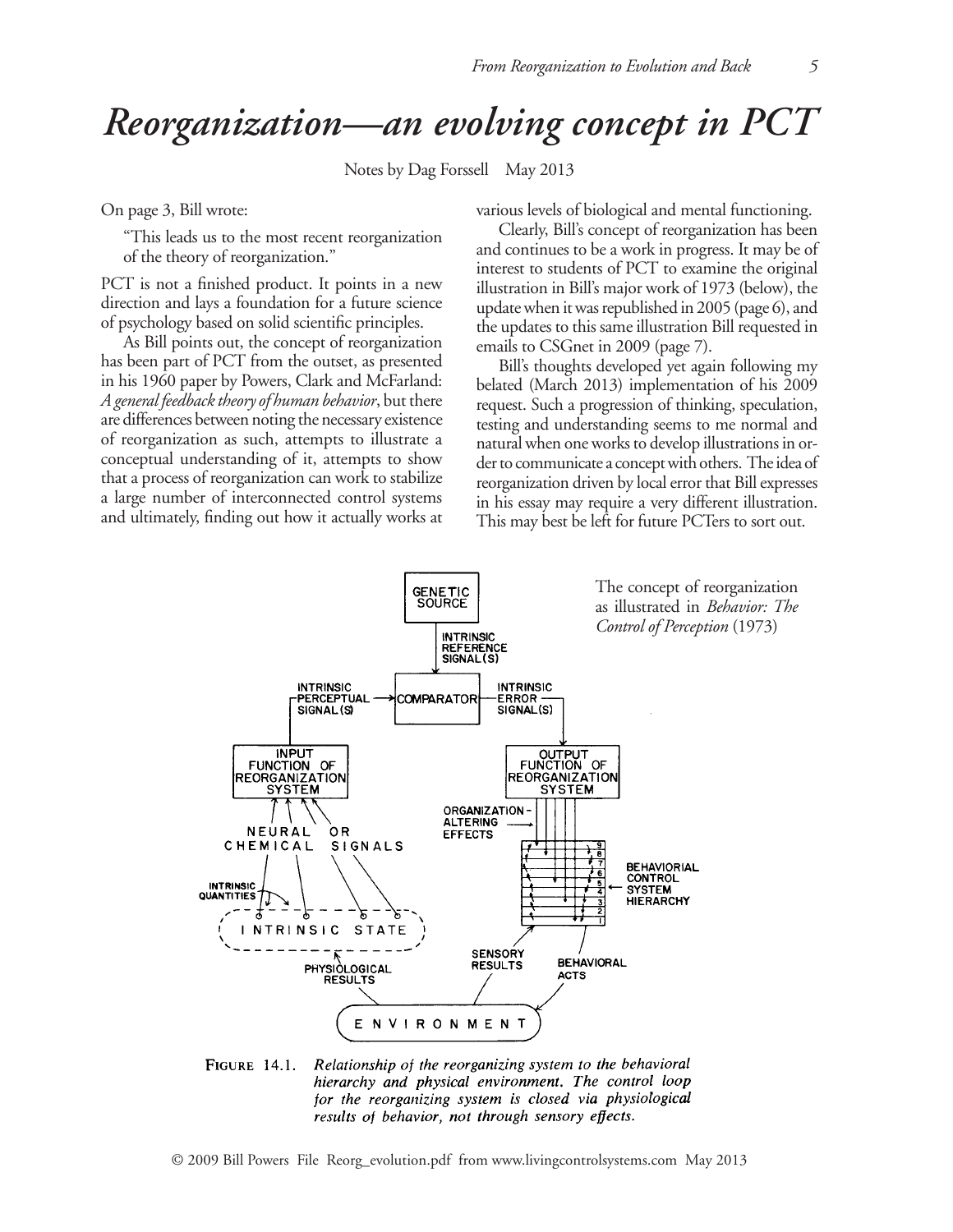The concept of reorganization as illustrated in *Behavior: The Control of Perception* (2005) p. 191 Redrawn by Dag Forssell per Powers' instructions.



*Figure 14.1. Relationship of the reorganizing system to the behavioral hierarchy and physical environment. The control loop for the reorganizing system is closed via physiological results of behavior, not through sensory effects. —Powers, 2003*